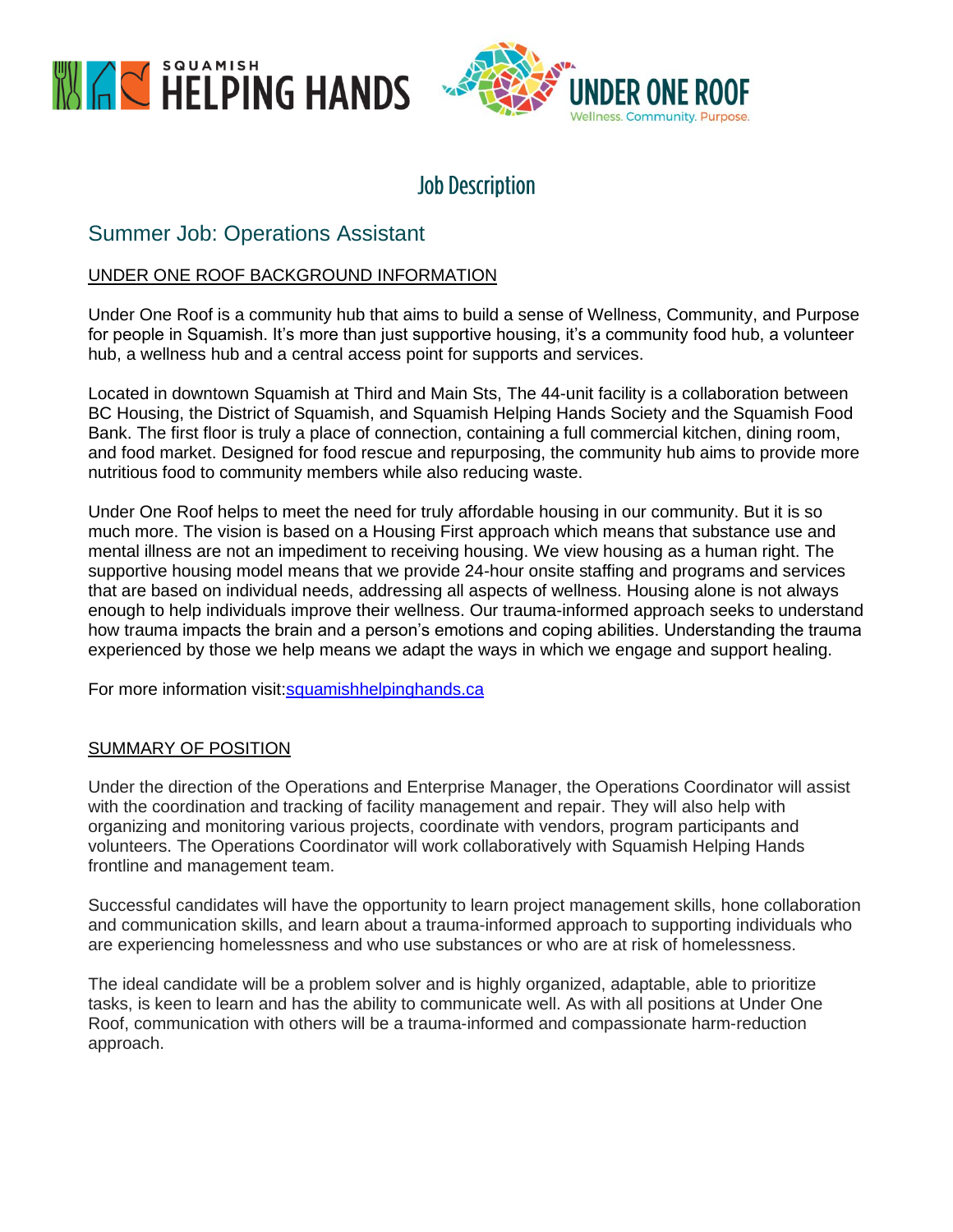



# TASKS AND RESPONSIBILITES

Facility Management

- Uses the Arcori property management software to capture and track workers for building maintenance and repairs
- Ordering supplies for maintenance
- Supporting the storage system, garden program, inhouse recycling program, clothing donation program
- Coordinating volunteer work parties for building, gardening, and clean up activities

#### Project Administration:

- Works collaboratively with project team members
- Organize and monitor project plans and schedules
- Coordinate efforts within the U1R team and with outside vendors
- Provides project updates verbally and in writing.
- Completes research, investigates and assesses opportunities
- Demonstrates confidentiality
- Engages with the community.

#### **Other**

- May involve operating a vehicle to pick up or move supplies
- May involve some physical activity including lifting, climbing ladders...

# QUALIFICATIONS AND EXPERIENCE

- Exceptional communication and interpersonal skills
- An aptitude for problem-solving
- Keen attention to detail
- Able to proactively address potential issues
- Excellent computer skills, including experience with Microsoft Office Suite
- Collaborative working style and team-player attitude
- Positive and encouraging personality
- Able to work independently
- Highly motivated with a strong work ethic
- Reliable, trustworthy, and committed to the team's success
- Outstanding organizational skills and ability to prioritize tasks

#### Skills and Abilities

- Demonstrated ability to manage/de-escalate conflict.
- Knowledge of Worksafe BC safety regulations and guidelines.
- Remains calm when interacting with residents who may exhibit unusual, disruptive or violent behaviour.
- Maintains empathy, kindness, and a friendly disposition
- Maintains healthy personal and professional boundaries